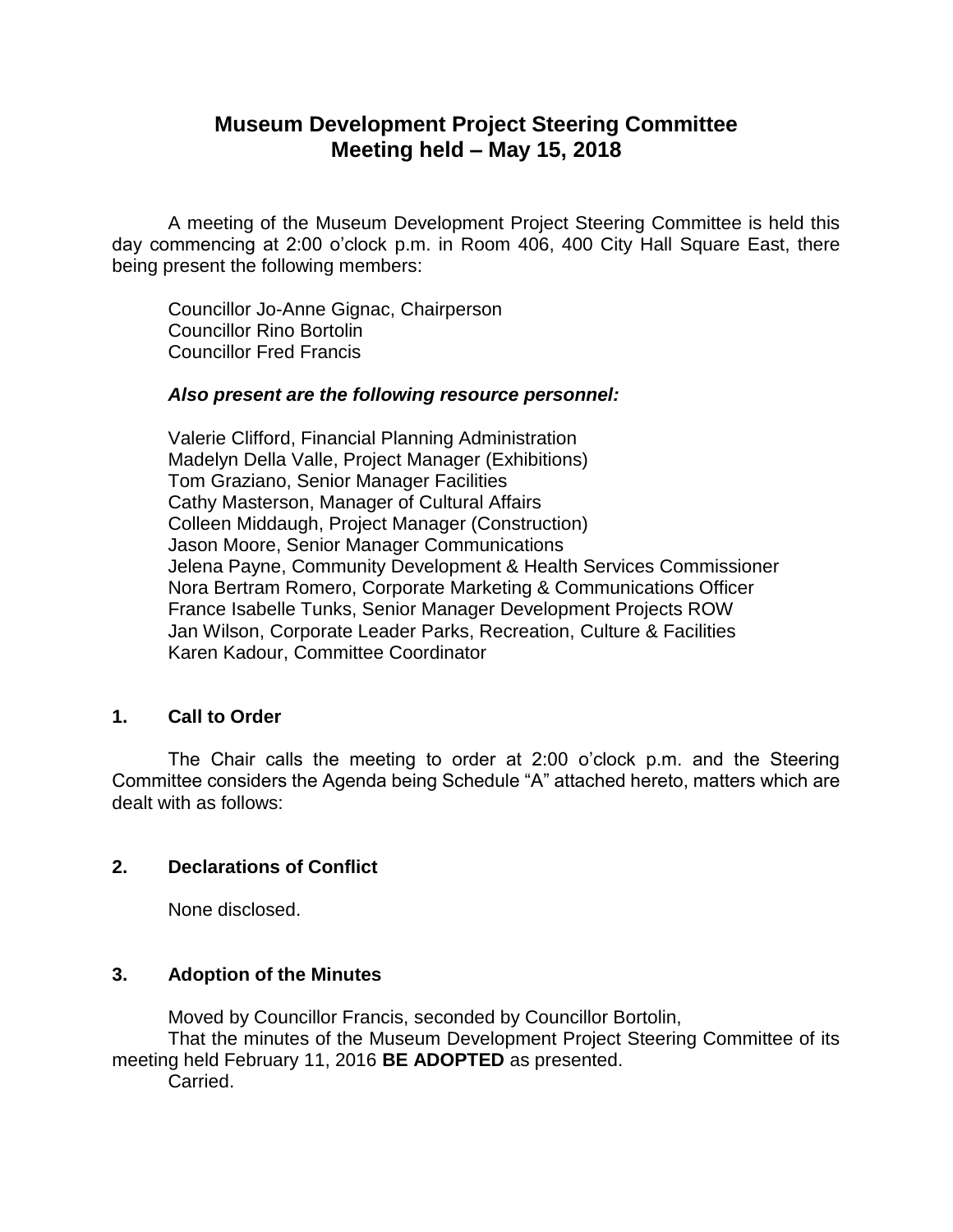## **4. Business Items**

## **4.1 Project Manager and Financial Summary Update – Close Out**

M. Della Valle provides a brief presentation relating to the Royal Ontario Museum Dinosaur Museumobile and the American Museum of Natural History, Dinosaur Discoveries exhibit, *attached* as Appendix "A". She states there is a recommendation to utilize \$30,000 plus applicable taxes from the project surplus to assist in funding a 15 week travelling exhibit on Dinosaur Discoveries from the American Museum of Natural History (total cost of approximately \$60,000, with \$30,000 from the project surplus funds, \$5,000 from the Museum Volunteer Group and the balance from the museum operating budget). She indicates there is adequate room for the exhibit (fits in a 1,500 square foot space) and notes the dinosaur attraction will also feature "touchable" skulls.

The Chair inquired whether consideration had been given to incorporating electronic projection signage on the building. J. Payne responds there was a discussion regarding electronic billboards / signage but there were insufficient funds available for this.

Moved by Councillor Francis, seconded by Councillor Bortolin,

That the supply and installation of enhanced plantings and seating/benches at an upset cost of \$10,000 plus applicable taxes **BE APPROVED**, and;

That the supply and installation of WiFi infrastructure at the Francois Baby House at an upset cost of \$5,000 plus applicable taxes **BE APPROVED**, and;

That a recommendation to use \$30,000 plus applicable taxes from the project surplus to help fund a 15-week travelling exhibit on Dinosaur Discoveries from the American Museum of Natural History (total cost of approximately \$60,000, with \$30,000 from the project surplus funds, \$5,000 from the Museum Volunteer Group and the balance from the museum operating budget) **BE ENDORSED**, and;

That a recommendation for any remaining project surplus balance to be placed in a Building Reserve account for Museum Windsor **BE ENDORSED**.

Carried.

## **4.2 Museum Operations – First Two Years following Museum Expansion**

M. Della Valle states the first two years following the Museum expansion has been extraordinary both at the Chimczuk Museum and the Francois Baby House and she indicates attendance and income are notably increasing.

C. Masterson indicates the temporary gallery space in the new Chimczuk Museum was designed to allow for many larger travelling and temporary displays and she adds numerous temporary exhibitions were featured in the Museum in 2016 and 2017.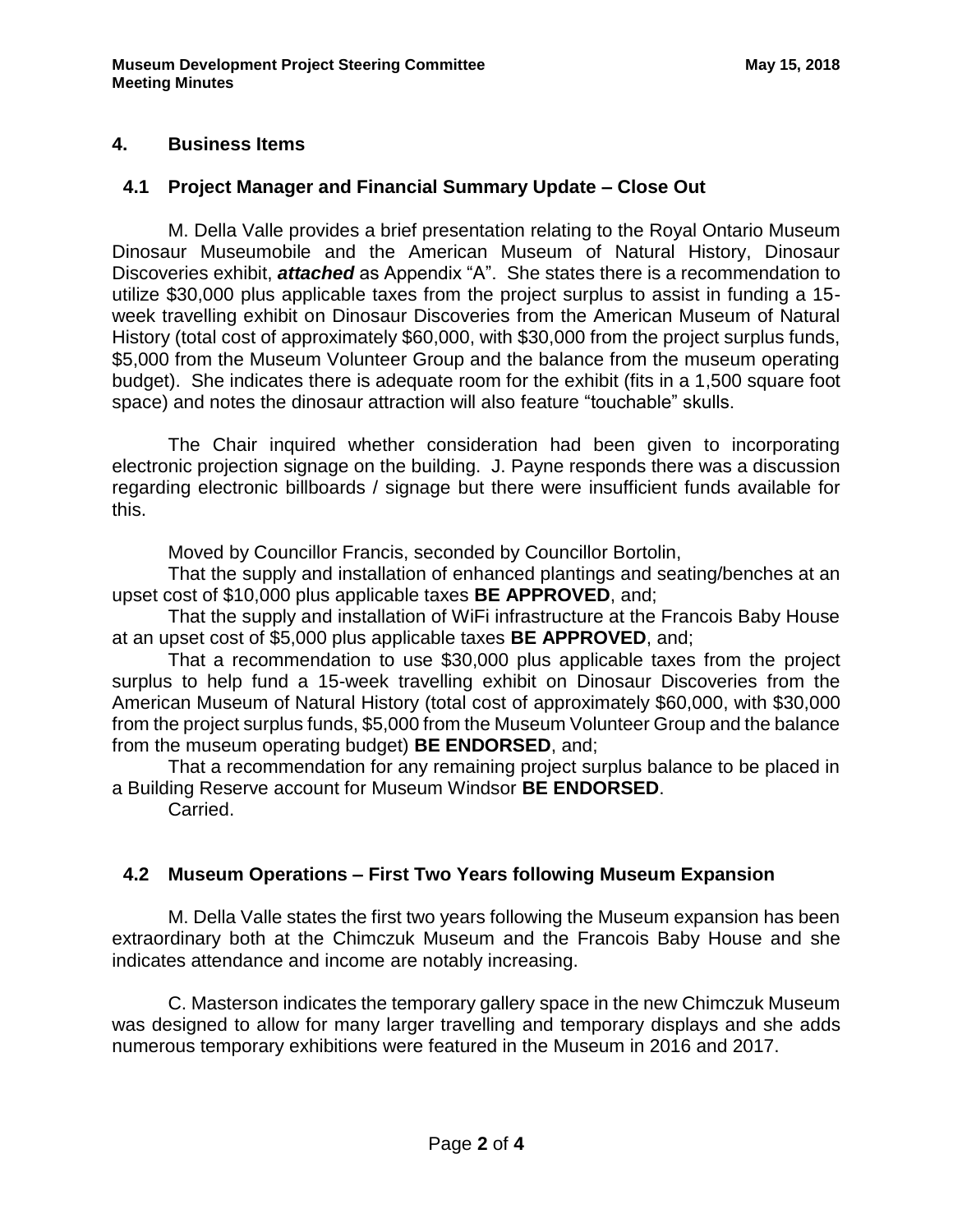#### **Museum Development Project Steering Committee <b>May 15, 2018** May 15, 2018 **Meeting Minutes**

J. Wilson notes there was an intention to create a hub with the Art Gallery and the International Aquatic Centre which has been achieved.

In response to a question asked by Councillor Francis regarding possibly displaying memorabilia from the City of Windsor's Twin Cities in the Museum, M. Della Valle responds they will be displayed in a future temporary exhibit. J. Payne further notes these collectibles will also be incorporated into the new City Hall.

Moved by Councillor Francis, seconded by Councillor Bortolin,

That the report of the Curator, Museum Windsor/Project Manager (Exhibitions) and Manager of Cultural Affairs regarding the first two years of expanded operations of Museum Windsor **BE RECEIVED FOR INFORMATION.**

Carried.

## **4.3 Additional Plaque Request**

Moved by Councillor Francis, seconded by Councillor Bortolin,

That City Council **ACCEPT** the recommendation of the Museum Executive Committee that an additional separate plaque at the Chimczuk Museum acknowledging Joseph Chimczuk **BE NOT INSTALLED.**

Carried.

## **4.4 Sponsorship and Naming Rights**

This item was not discussed.

## **4.5 Motion to Disband the Steering Committee**

Moved by Councillor Bortolin, seconded by Councillor Francis, That the Museum Development Project Steering Committee **BE DISBANDED.** Carried.

## **5. Museum Expansion Project Executive Committee Minutes**

Moved by Councillor Francis, seconded by Councillor Bortolin,

That the minutes of the Museum Expansion Project Executive Committee of its meetings held September 30, 2015, October 23, 2015, November 25, 2015, January 5, 2016, January 27, 2016, December 2, 2016 and February 14, 2018 **BE RECEIVED**. Carried.